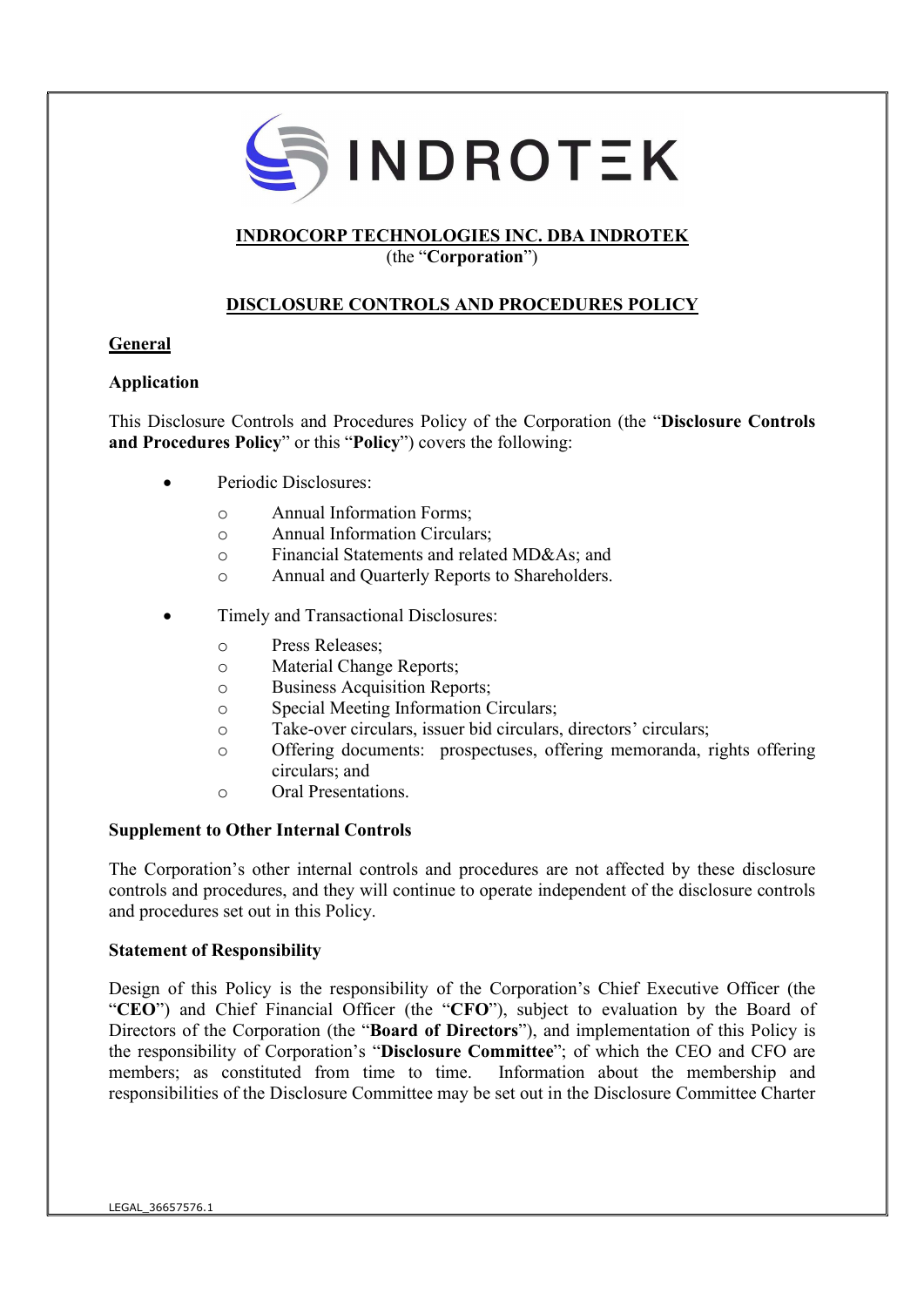

as provided for, from time to time, through the CEO and/or CFO with the prior review of the Board of Directors.

 $-- 2--$ 

#### Procedures

The following key disclosure controls and procedures are established to ensure that material information is accumulated and promptly communicated to the Corporation's senior management and is recorded, processed, summarized and reported by the Corporation on a timely basis.

These disclosure controls and procedures will change if the Corporation obtains a listing on a recognized stock exchange in Canada.

#### Standard Disclosure Practices and Procedures

#### 1. Accumulation and Communication of Information

#### (a) Periodic and Transactional Disclosure

The Disclosure Committee will identify the employees, directors and outside advisers who possess, or will be able to obtain, information necessary to prepare the required disclosure document.

The Disclosure Committee will prepare, and distribute to each such individual, a drafting and review instruction package. The drafting and review instruction package will contain the form attached as Exhibit 1, as well as a copy of the Form Requirements under the Legislation (for example, the specific instructions for completion of a description of "Business of the Company" in an annual information form (or Form 20-F; the "AIF") and a copy of the document prepared for the previous period for comparison purposes, together with any other information that the Disclosure Committee believes will be of assistance to the individual.

The Disclosure Committee will prepare a disclosure checklist and reporting schedule to assist in the identification of required disclosure items and to establish a timetable for drafting and review.

The Disclosure Committee may appoint a subcommittee to manage all or part of the disclosure process.

#### (b) Event Driven Disclosure

All anticipated events and developments that may or will have a material effect on the Corporation must be communicated promptly to the Disclosure Committee so that the Disclosure Committee can institute the disclosure procedures appropriate for the particular event. Anticipated events that may require disclosure include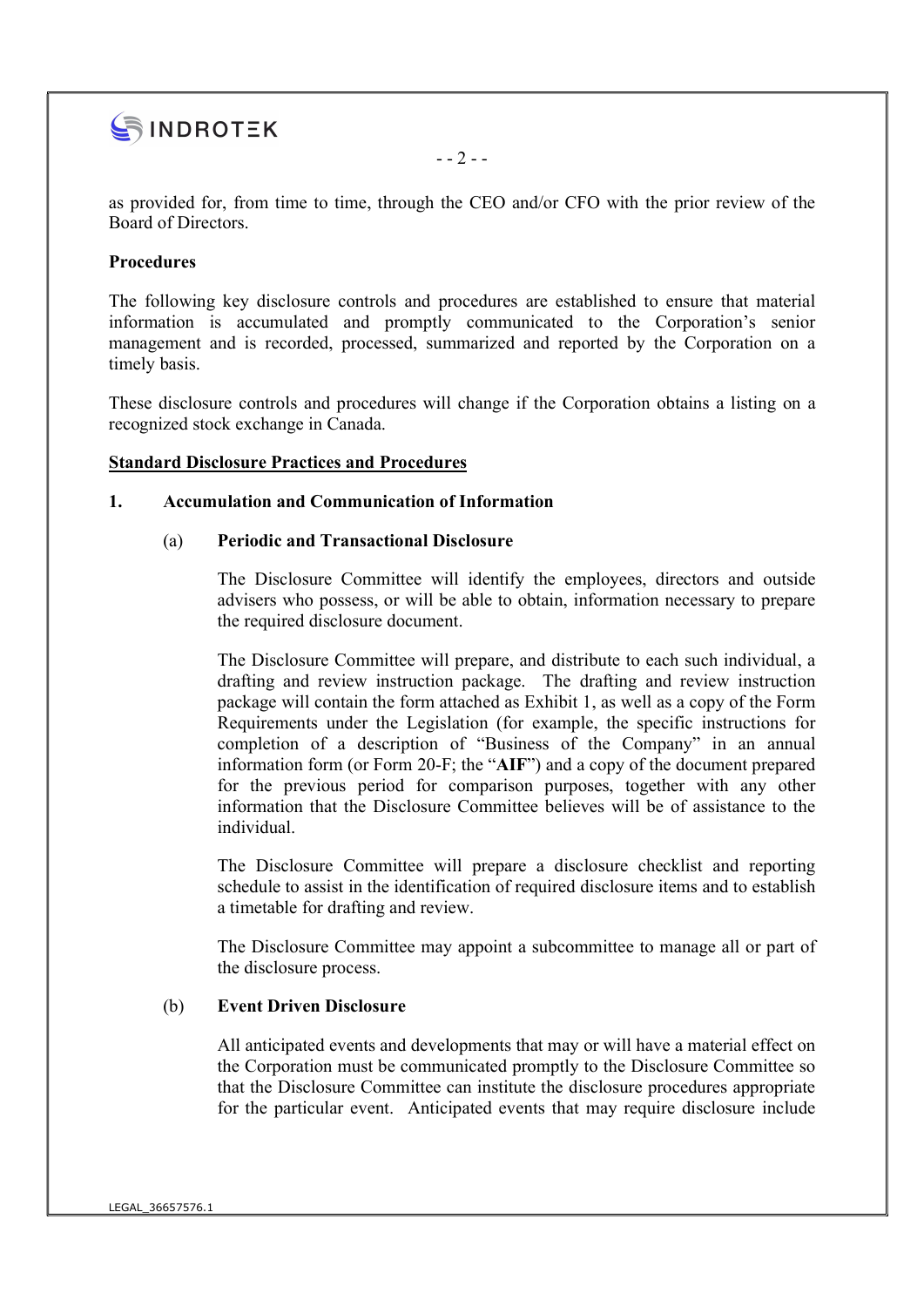

financial results, acquisitions, divestitures and initiation of legal proceedings by the Corporation.

An employee who becomes aware of unanticipated events or developments that might have a material effect on the Corporation must promptly inform senior management. Such events or developments include discovery of a misstatement in publicly-released disclosure documents, initiation of legal proceedings against the Corporation, accidents causing harm to personnel or loss of property, commencement of a regulatory investigation, discovery of fraud or illegal conduct, etc.

Senior management, upon being made aware of such unanticipated events or developments, must promptly inform the members of the Disclosure Committee of such information.

The Disclosure Committee shall promptly convene (or communicate electronically) to consider the significance and need for disclosure of that information and, in consultation with legal counsel where appropriate, shall take such steps as its members deem appropriate under the circumstances.

#### 2. Forward-looking Information

Every disclosure, written or oral, that contains forward-looking information (which includes forecasts, projections and guidance or disclosure relating to possible events, conditions or results of operations that is based on assumptions about future economic conditions or courses of action) must contain an appropriate disclaimer or caution relating to such forward-looking information. Generally the disclosure should include a statement that the document, or presentation, contains forward looking information and that such information is provided as at a specific date.

In addition, written disclosure must contain the following, reasonably close to the forward looking statements:

- (a) a statement that identifies the forward-looking information and the material factors that could cause the actual results to differ from the conclusions or projections contained in the forward looking information;
- (b) a statement of the material factors or assumptions that were applied in drawing the conclusion or making the forecast or projection; and
- (c) a statement that the Corporation neither intends, nor has any obligation, to update the forward looking information, except as required by law.

Oral presentations that include forward-looking statements must contain a statement that:

- (a) the presentation contains forward-looking information;
- (b) actual results could differ materially from the information presented;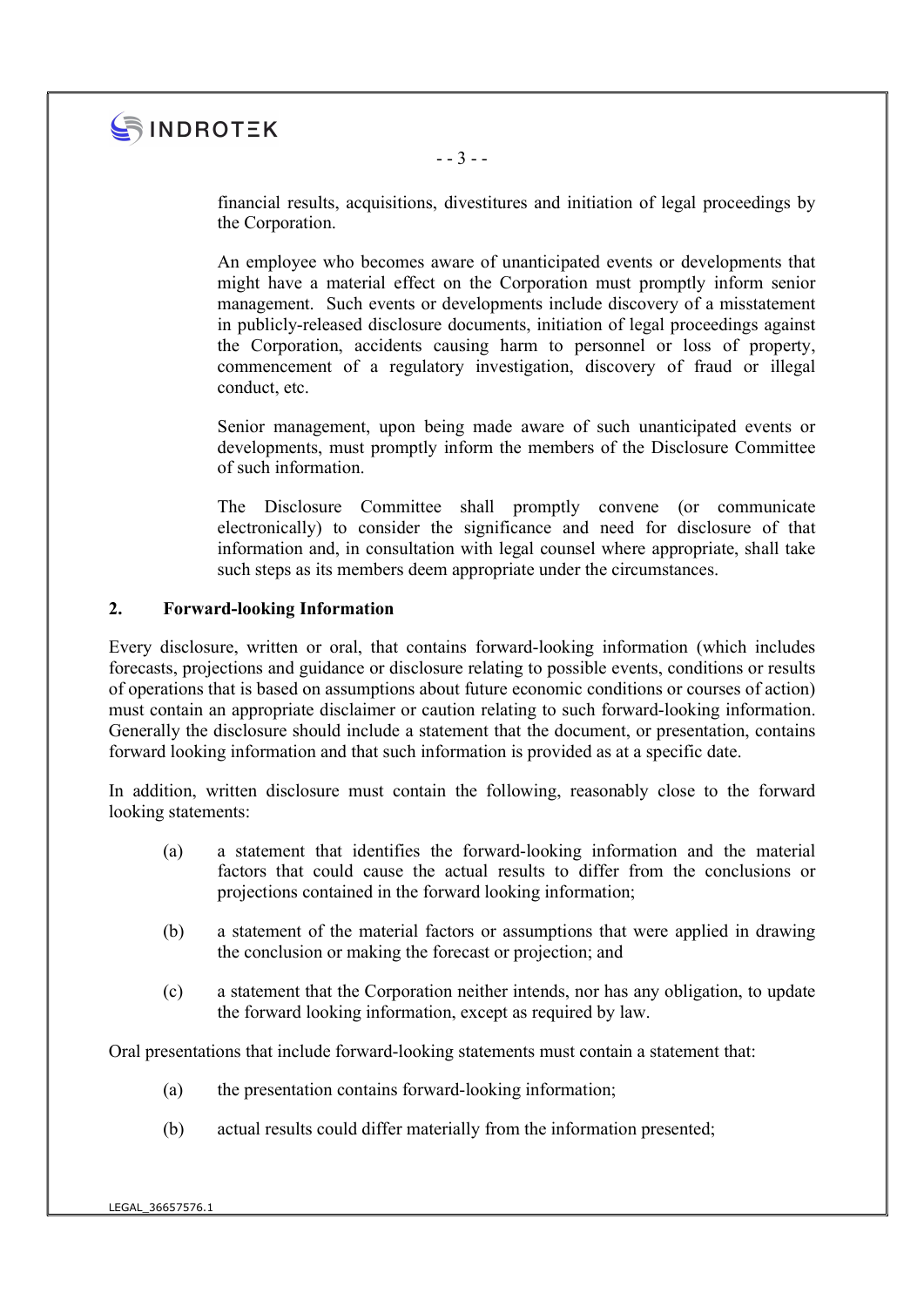

- - 4 - -

- (c) certain material factors or assumptions were applied in drawing the conclusions or making the projections; and
- (d) additional information about those material factors or assumption is contained in the relevant document.

#### 3. Submission of Disclosure Document to Disclosure Committee

Every disclosure document, including press releases, scripts for webcasts or analyst conference calls, power point presentations and speeches, must be submitted to the Disclosure Committee for review before it is publicly disclosed or presented.

Each such disclosure document must be approved by a quorum of the Disclosure Committee before it is publicly disclosed or presented.

#### AIF Controls and Procedures

In addition to the Corporation's normal annual financial reporting, if the Corporation is a nonventure corporation or if it voluntarily wishes to file an AIF, it will follow these procedures when preparing the AIF.

#### 1. Before commencement of drafting the AIF

- (a) The Disclosure Committee will ask legal counsel to advise it of any new disclosure or other requirements from regulators.
- (b) The Disclosure Committee implement the procedures set out under "Accumulation and Communication of Information – Periodic and Transactional Disclosure" above.
- (c) The Disclosure Committee and selected individuals will conduct a preliminary review of operating, accounting, financial and legal issues to be considered.
- (d) The Disclosure Committee will summarize the issues in writing and circulate them to its members, the Corporation's independent auditors and counsel.

#### 2. Drafting and review of draft AIF

- (a) The Disclosure Committee will collect the information and drafts from individuals participating in the preparation of the AIF and will arrange for the preparation of a first draft of the AIF.
- (b) The Disclosure Committee will circulate the first draft of the AIF, related reports and financial statements to each participant in the preparation process, including independent auditors and legal counsel (the "Review Team").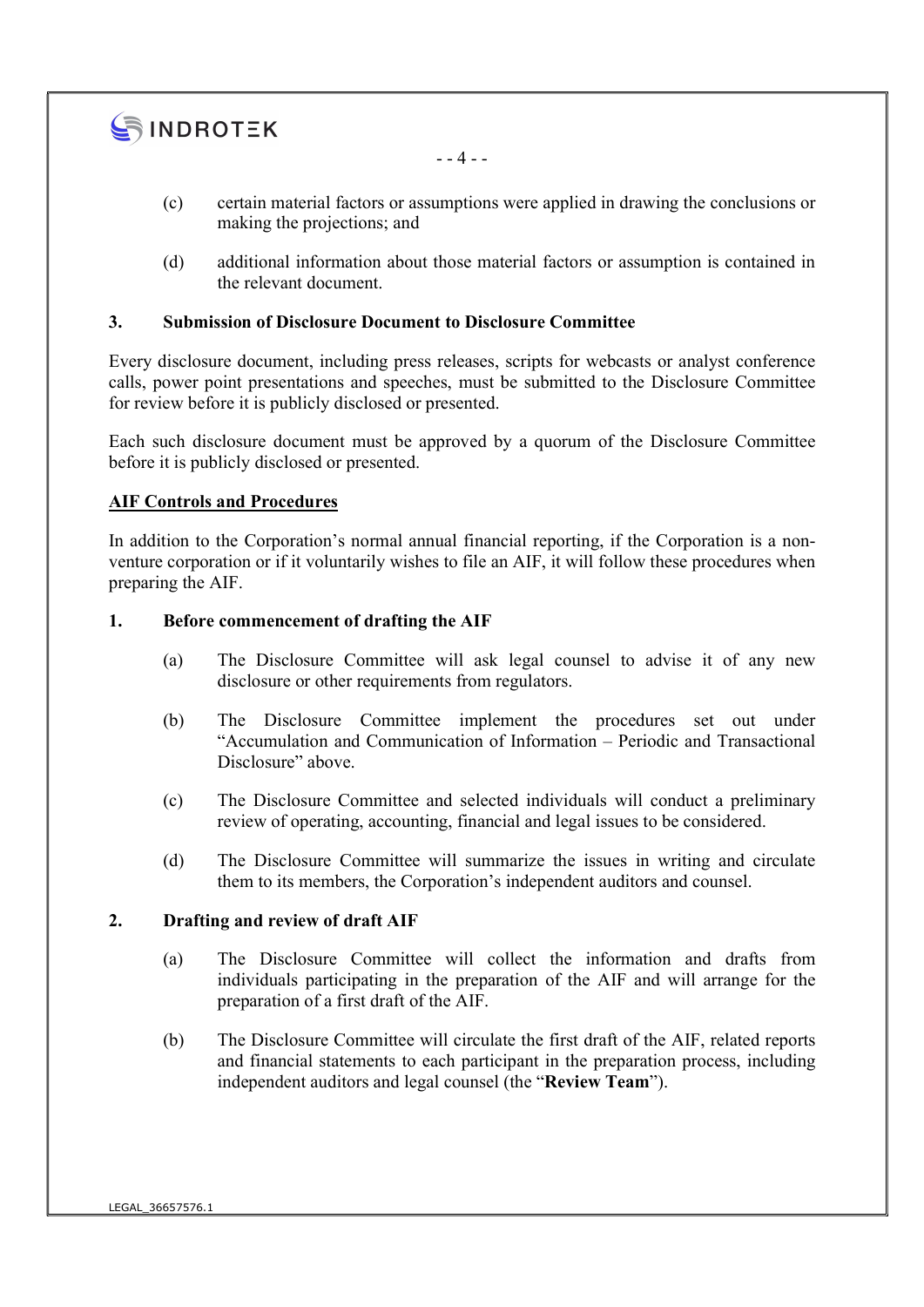

- - 5 - -

- (c) The Review Team will comment on the first draft and the Disclosure Committee will arrange for the preparation of subsequent drafts of the AIF.
- (d) Subsequent drafts of the AIF and financial statements will be to the Review Team and any officers not on the Review Team or Disclosure Committee, for review and comment.

### 3. Review by Audit Committee and Board of Directors

- (a) The Disclosure Committee and selected officers or employees, as appropriate, as well as independent auditors and outside counsel, if requested by any of the foregoing persons or professionals, will meet with the Corporation's Audit Committee to review the near final text of the AIF.
- (b) The Disclosure Committee, selected employees as appropriate, the independent auditors and counsel if appropriate will meet with the Board of Directors to review the proposed final text of the AIF.

 $\mathcal{L}_\text{max}$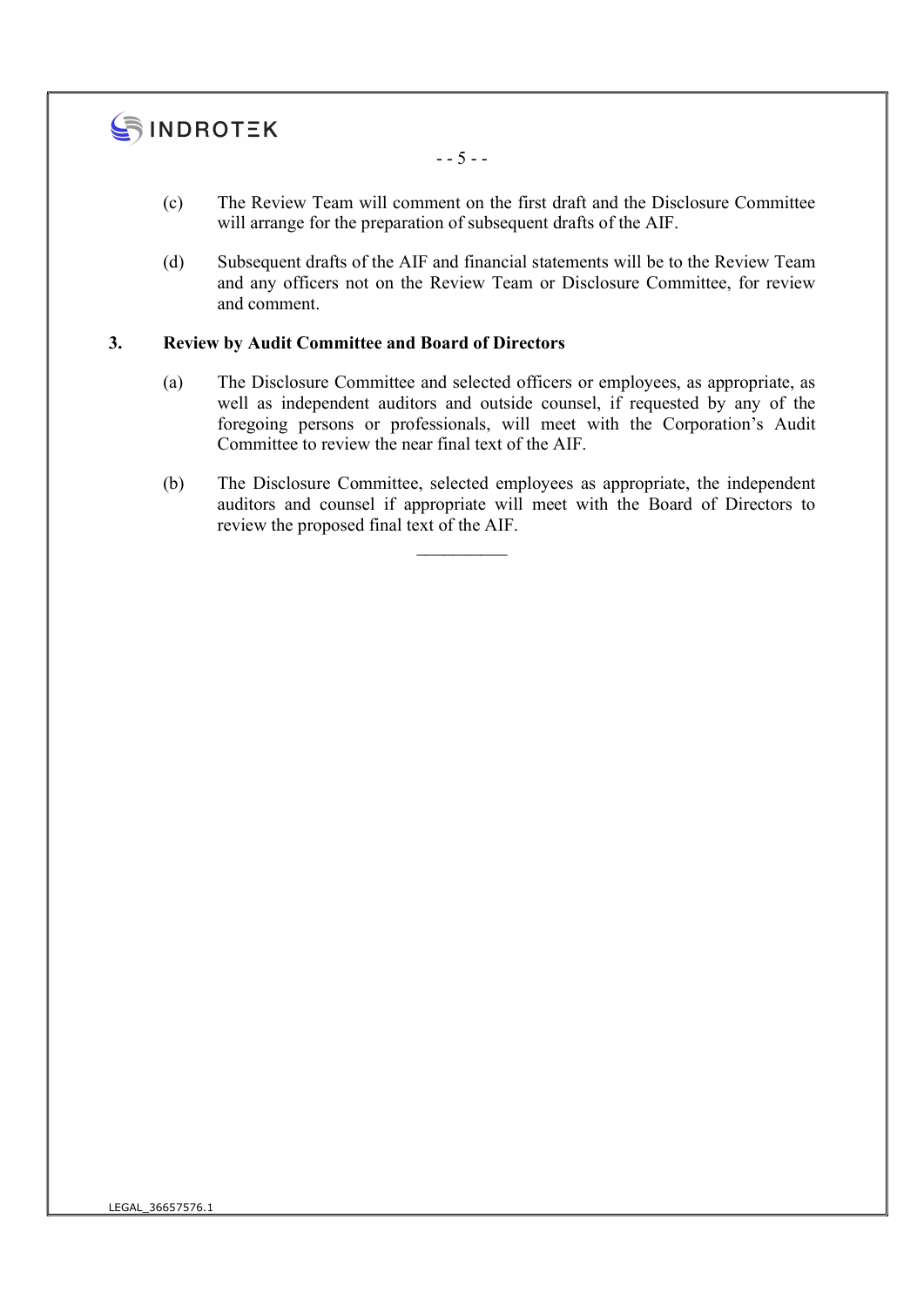

- - 6 - -

# Annual Information Form

### Disclosure Checklist and Schedule

| (1)                                                                                  | (2)                             | (3)                                         | (4)                        | (5)                                                           |
|--------------------------------------------------------------------------------------|---------------------------------|---------------------------------------------|----------------------------|---------------------------------------------------------------|
| <b>Section of the AIF</b>                                                            | <b>Drafting</b><br>Participants | Date for Initial<br><b>Draft Completion</b> | Reviewing<br>Participants* | <b>Special Considerations in</b><br><b>Drafting or Review</b> |
| Forward Looking<br><b>Statement Disclaimer</b>                                       |                                 |                                             |                            |                                                               |
| Glossary                                                                             |                                 |                                             |                            |                                                               |
| Corporate Structure                                                                  |                                 |                                             |                            |                                                               |
| General Development of<br>the Business                                               |                                 |                                             |                            |                                                               |
| Narrative Description of<br>the Business - General                                   |                                 |                                             |                            |                                                               |
| <b>Risk Factors</b>                                                                  |                                 |                                             |                            |                                                               |
| <b>Dividends</b>                                                                     |                                 |                                             |                            |                                                               |
| Selected Consolidated<br>Financial Information                                       |                                 |                                             |                            |                                                               |
| Description of Capital<br>Structure                                                  |                                 |                                             |                            |                                                               |
| Market for Securities                                                                |                                 |                                             |                            |                                                               |
| <b>Escrowed Securities</b>                                                           |                                 |                                             |                            |                                                               |
| Directors and Officers                                                               |                                 |                                             |                            |                                                               |
| Promoters                                                                            |                                 |                                             |                            |                                                               |
| <b>Legal Proceedings</b>                                                             |                                 |                                             |                            |                                                               |
| Interest of Management<br>and others in Material<br>Transactions                     |                                 |                                             |                            |                                                               |
| Transfer Agents and<br>Registrars                                                    |                                 |                                             |                            |                                                               |
| <b>Material Contracts</b>                                                            |                                 |                                             |                            |                                                               |
| Interests of Experts                                                                 |                                 |                                             |                            |                                                               |
| Additional Information<br>including Audit<br>Committee disclosure<br>under NI 52-110 |                                 |                                             |                            |                                                               |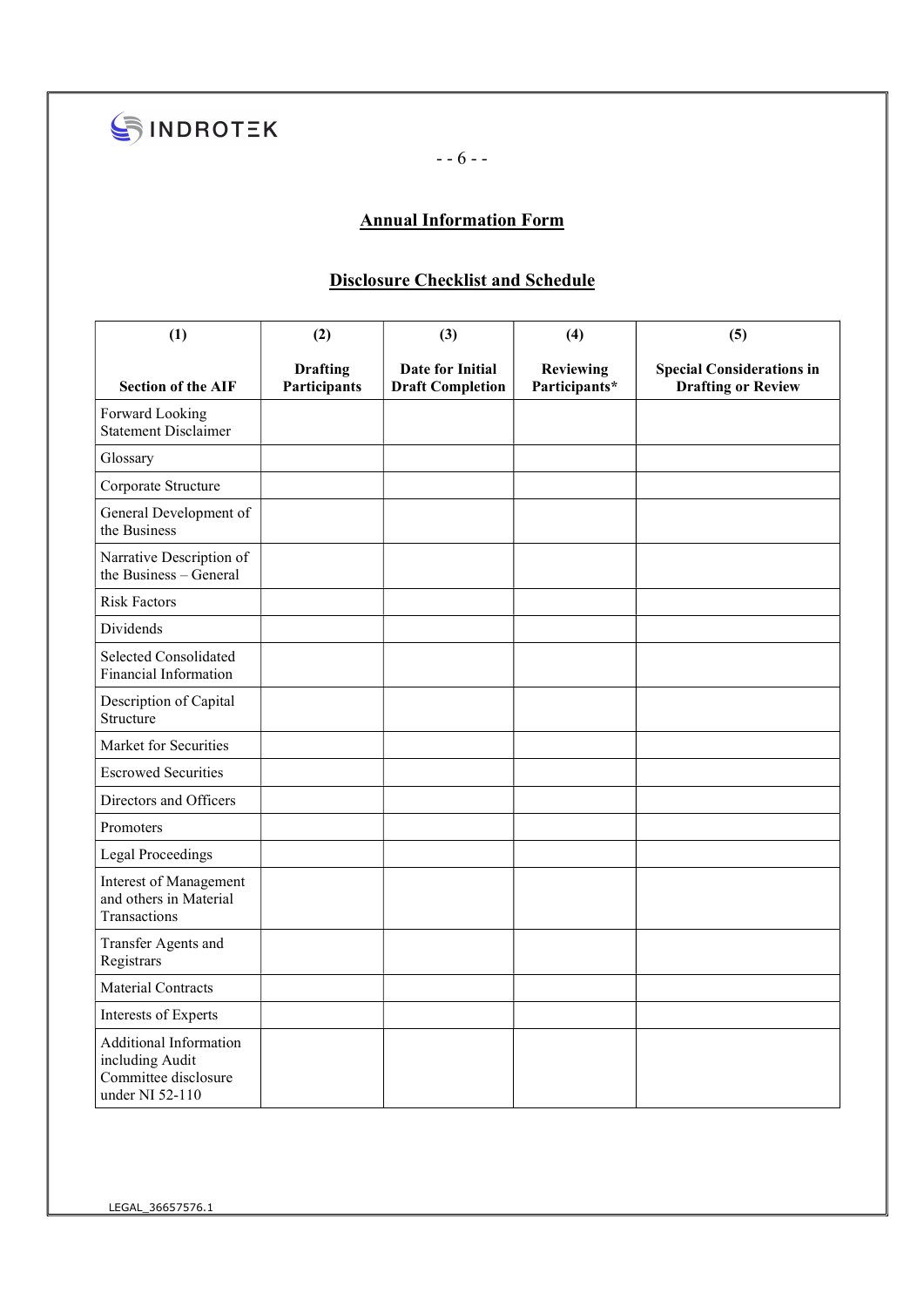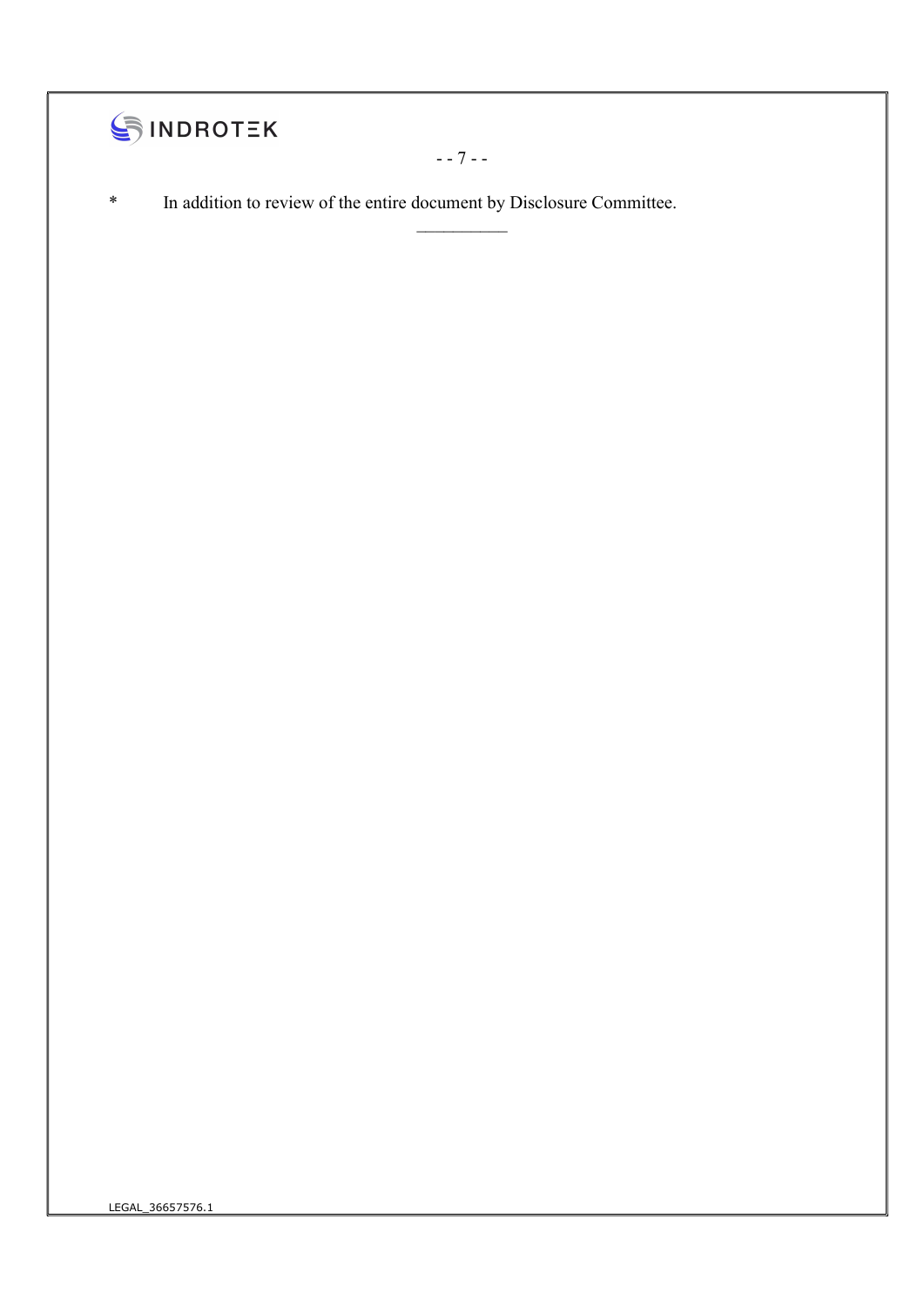

SINDROTEK

# - - 8 - -

# Time Schedule for AIF

| <b>Day of Review Process</b> | Event                                                                                                                                                                   |  |
|------------------------------|-------------------------------------------------------------------------------------------------------------------------------------------------------------------------|--|
| Day 1                        | Disclosure Committee meeting to review requirements for upcoming AIF                                                                                                    |  |
| Day 2                        | Disclosure Committee and others review issues to be considered for discussion in<br>AIF                                                                                 |  |
| Days 2-5                     | Implement procedures under "Standard Disclosure Practices and Procedures -<br>Accumulation and Communication of Information – Periodic and Transactional<br>Disclosure" |  |
| Days 15-20                   | Disclosure Committee receives requested information and draft disclosure from<br>participants                                                                           |  |
| Day 21                       | Disclosure Committee to arrange for production of first draft of AIF                                                                                                    |  |
| Days 24-25                   | Disclosure Committee circulates first draft of AIF to Review Team                                                                                                       |  |
| Days 26-30                   | Review Team provides comments on first draft of AIF                                                                                                                     |  |
| Days 31-45                   | Subsequent drafts of AIF prepared, circulated to Review Team, and commented<br>upon                                                                                     |  |
| Day 50                       | First face-to-face meeting of Disclosure Committee to review full AIF                                                                                                   |  |
| Day 55                       | Near final AIF distributed to Audit Committee and others                                                                                                                |  |
| Day $60$                     | Audit Committee meeting to review near final AIF, and to receive auditor report re<br>audit (if not previously done).                                                   |  |
| Day 65                       | Proposed final form AIF distributed to Board of Directors.                                                                                                              |  |
| Day $70$                     | Board of Directors meeting to review proposed final AIF, and to receive auditor<br>report re audit (if not previously done).                                            |  |
| Day 75                       | File AIF                                                                                                                                                                |  |

 $\frac{1}{2}$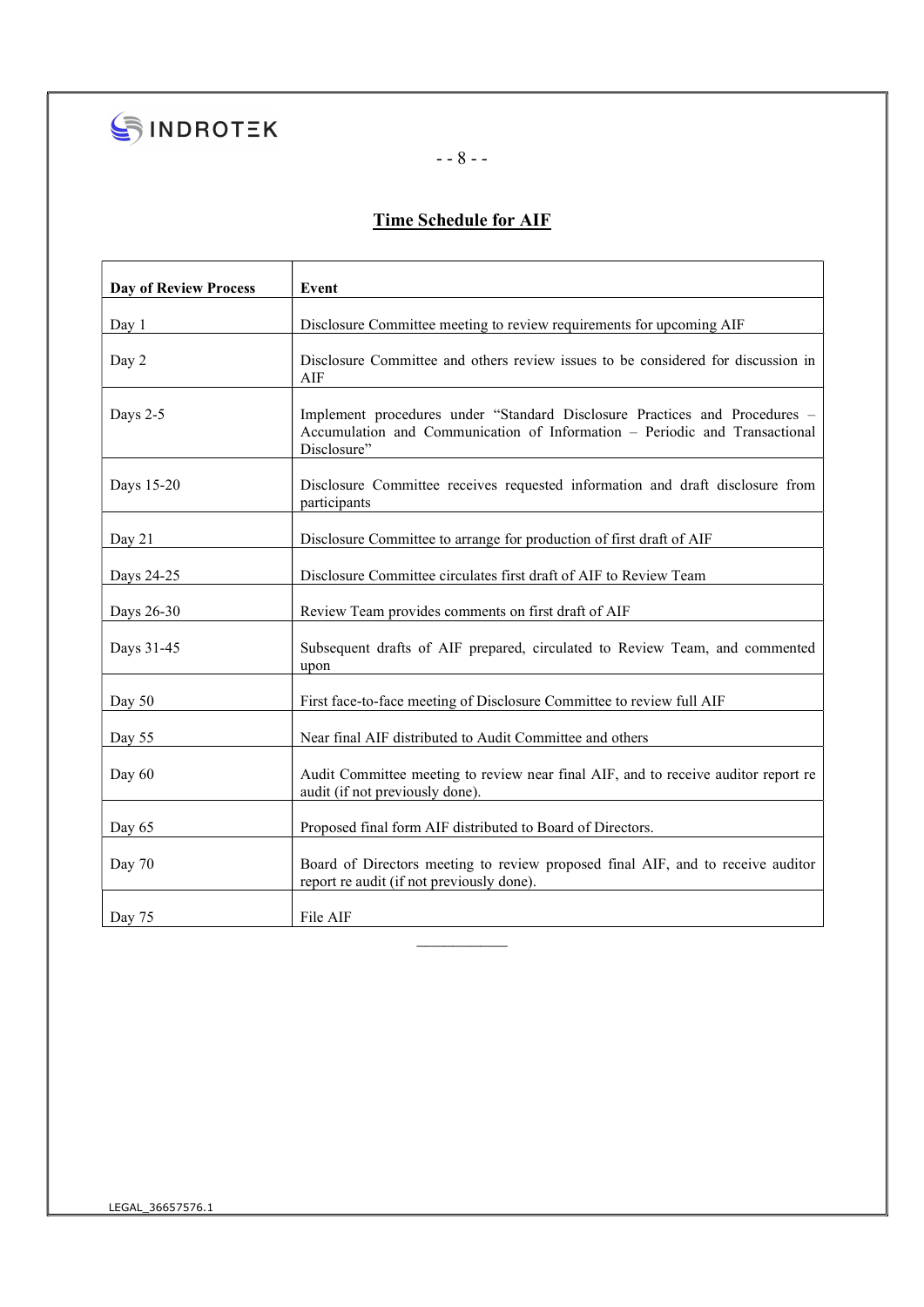

 $- - 9 - -$ 

#### Annual and Quarterly Reports to Shareholders and MD&A Controls and Procedures

In addition to the Corporation's normal financial closing processes, the Corporation will follow these procedures for Annual or Quarterly Reports to Shareholders and MD&A.

#### 1. Before commencement of drafting

- (a) The Corporate Secretary will ask legal counsel to advise of any new requirements from Regulators.
- (b) The Corporate Secretary, CFO and the responsible supervisors and others, as appropriate, will meet to determine the content to be included in the document, including any new requirements from Regulators.
- (c) The CFO will implement the procedures set out under "Standard Disclosure Practices and Procedures – Accumulation and Communication of Information – Periodic and Transactional Disclosure" above.

#### 2. Drafting and review of draft document

- (a) The CFO will collect the information and drafts from individuals participating in the preparation of the document and will arrange for the preparation of a first draft of the document.
- (b) The CFO will circulate the first complete draft, related reports and financial statements to the Disclosure Committee, and each other participant in the preparation process, including independent auditors and legal counsel (the "Review Team").
- (c) The Review Team will comment on the first draft and the CFO will arrange for the preparation of subsequent drafts.
- (d) Subsequent drafts of the document and financial statements will be to the Review Team and any officers not on the Review Team or Disclosure Committee for review and comment.
- (e) The Disclosure Committee, other selected employees, independent auditors and outside counsel, as appropriate, will participate in the final closing meeting to resolve all disclosure issues and finalize text.
- (f) The Disclosure Committee will present the final text of the document to the Board of Directors for review and approval.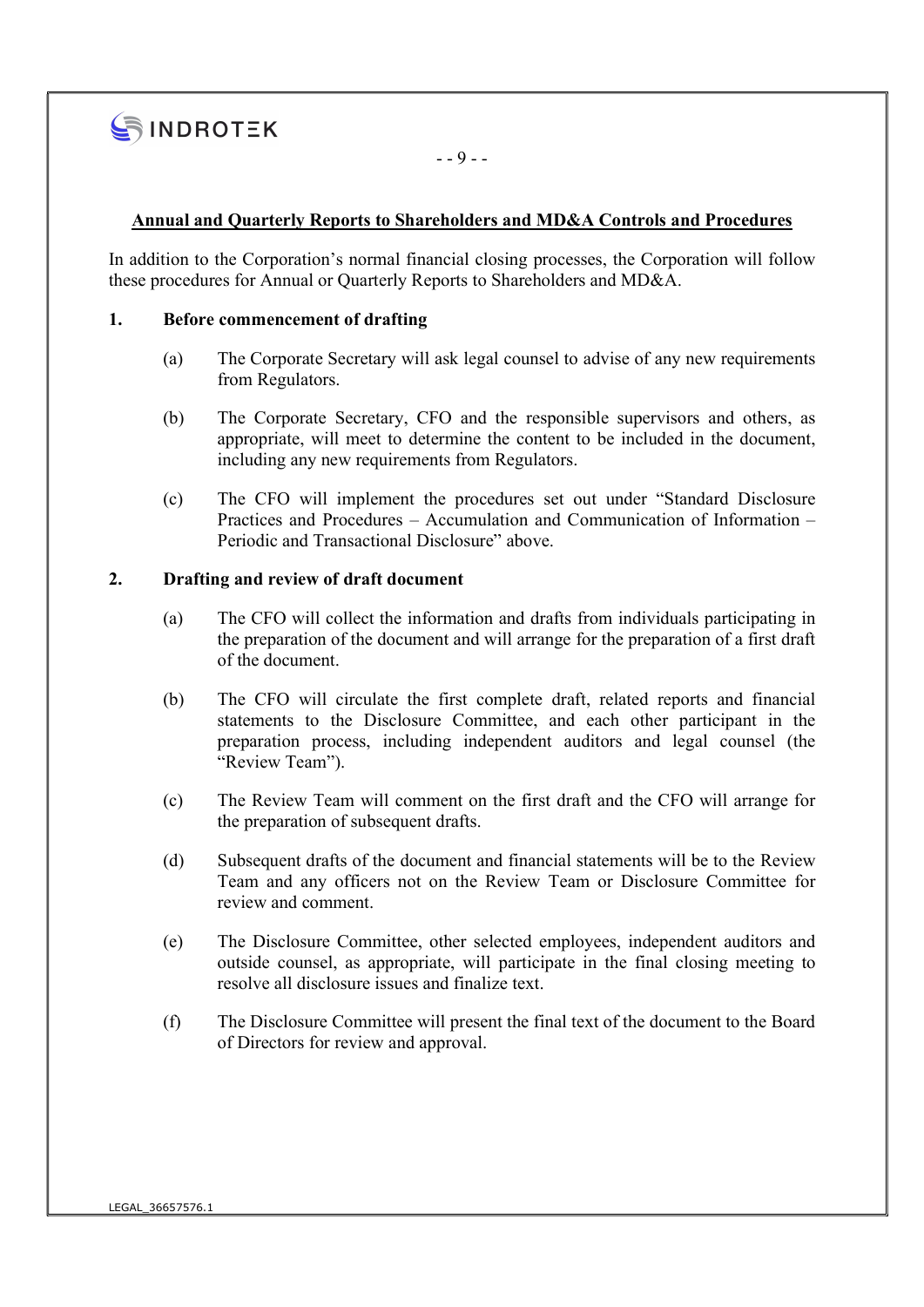

 $- - 10 - -$ 

#### 3. With respect to annual MD&A

- (a) The CFO and the independent auditors will report to the Disclosure Committee on the status of the audit process.
- (b) The Disclosure Committee, the Audit Committee, other selected employees, as appropriate, and independent auditors will meet to evaluate the disclosure controls and procedures, and to identify any deficiencies or weaknesses in the design or operation of disclosure controls.
- (c) At the meeting of the Board of Directors to review the final text of the MD&A:
	- (i) the Disclosure Committee, the Audit Committee, the CFO and other selected employees, as appropriate, the independent auditors, and the Board of Directors will review the proposed final text of the MD&A, which will include a discussion of the conclusions resulting from the evaluation of the disclosure controls and procedures;,
	- (ii) the CEO and CFO will report to the Board of Directors on the results of the review of the Corporation's disclosure controls and procedures; and
	- (iii) the independent auditors will confirm that all requirements with respect to the audit have been met and that they have completed their final reviews and issued their audit report.

 $\frac{1}{2}$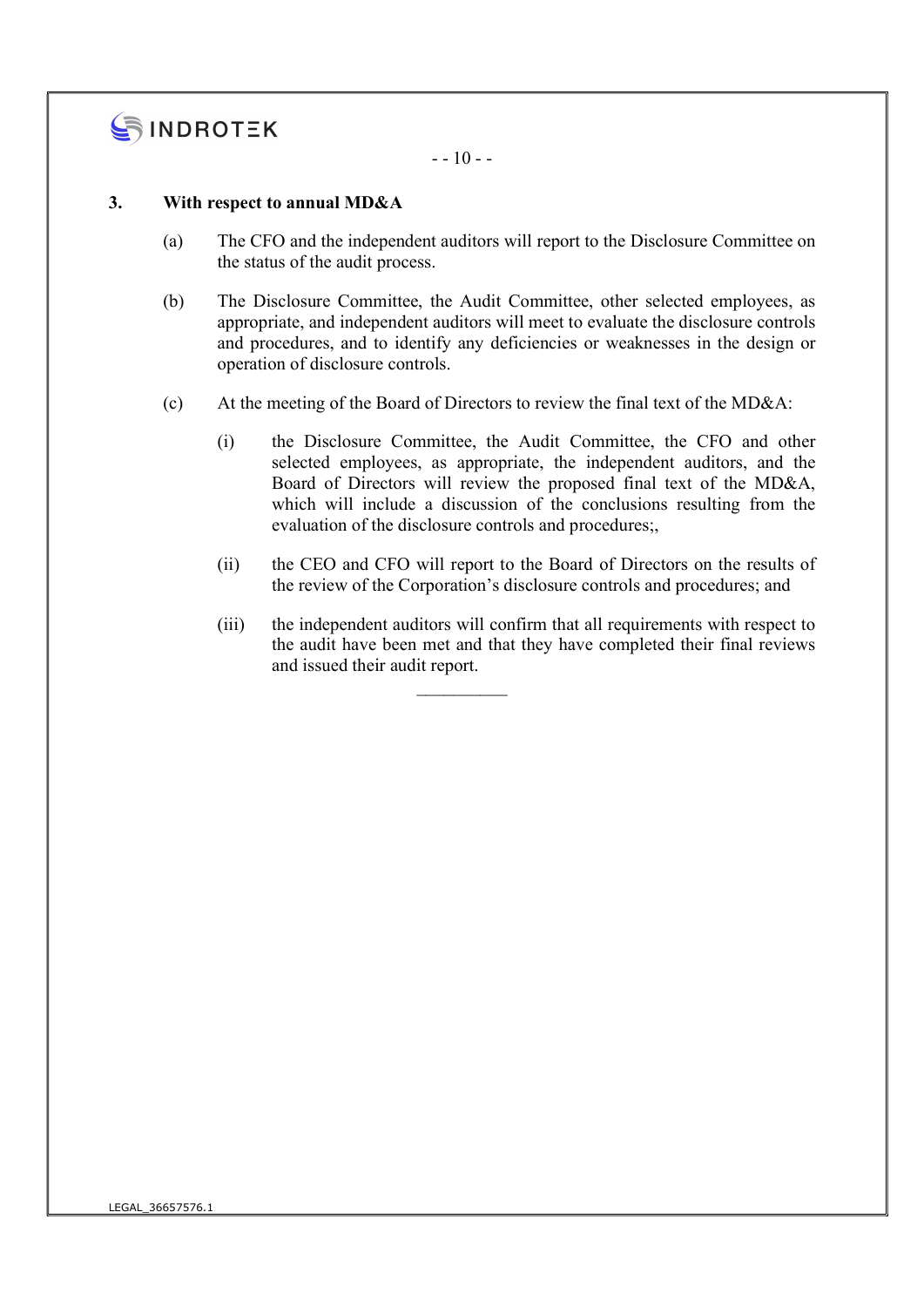

- - 11 - -

# Management's Discussion and Analysis

### Disclosure Checklist and Schedule

| (1)                                         | (2)<br><b>Drafting</b> | (3)<br>Date for Initial<br><b>Draft</b> | (4)<br><b>Reviewing</b> | (5)<br><b>Special</b><br><b>Considerations in</b> |
|---------------------------------------------|------------------------|-----------------------------------------|-------------------------|---------------------------------------------------|
| Section of the MD&A                         | Participants           | Completion                              | Participants*           | <b>Drafting or Review</b>                         |
| <b>Preliminary Notes</b>                    |                        |                                         |                         |                                                   |
| Currency and Metric<br>Equivalents          |                        |                                         |                         |                                                   |
| Forward Looking<br><b>Statements</b>        |                        |                                         |                         |                                                   |
| Glossary                                    |                        |                                         |                         |                                                   |
| Overall Performance                         |                        |                                         |                         |                                                   |
| Selected Annual<br>Information              |                        |                                         |                         |                                                   |
| <b>Results of Operations</b>                |                        |                                         |                         |                                                   |
| Summary of Quarterly<br>Results             |                        |                                         |                         |                                                   |
| Liquidity                                   |                        |                                         |                         |                                                   |
| <b>Capital Resources</b>                    |                        |                                         |                         |                                                   |
| <b>Capital Resources</b>                    |                        |                                         |                         |                                                   |
| Off-Balance Sheet<br>Arrangements           |                        |                                         |                         |                                                   |
| <b>Transactions with Related</b><br>Parties |                        |                                         |                         |                                                   |
| Fourth Quarter                              |                        |                                         |                         |                                                   |
| Proposed Transactions                       |                        |                                         |                         |                                                   |
| <b>Critical Accounting</b><br>Estimates     |                        |                                         |                         |                                                   |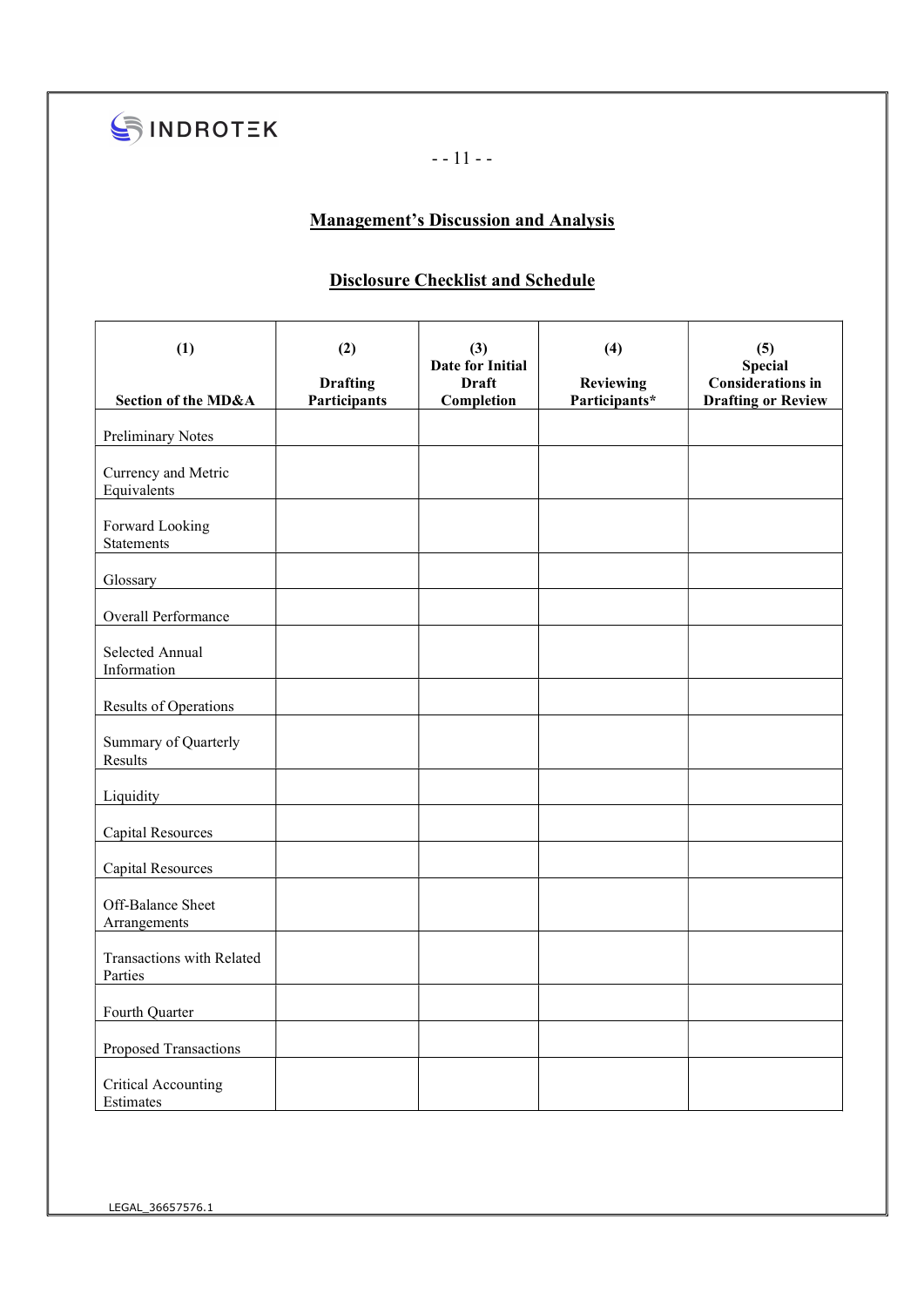

# - - 12 - -

| (1)<br>Section of the MD&A                                                                                           | (2)<br><b>Drafting</b><br><b>Participants</b> | (3)<br>Date for Initial<br>Draft<br>Completion | (4)<br><b>Reviewing</b><br>Participants* | (5)<br><b>Special</b><br><b>Considerations in</b><br><b>Drafting or Review</b> |
|----------------------------------------------------------------------------------------------------------------------|-----------------------------------------------|------------------------------------------------|------------------------------------------|--------------------------------------------------------------------------------|
| Changes in Accounting<br>Policies (including initial<br>adoption)                                                    |                                               |                                                |                                          |                                                                                |
| Financial Instruments and<br>other Instruments                                                                       |                                               |                                                |                                          |                                                                                |
| Results of Evaluation of<br>Disclosure Controls and<br>Procedures                                                    |                                               |                                                |                                          |                                                                                |
| Other MD&A<br>Requirements (including<br>outstanding share data,<br>availability of additional<br>information, etc.) |                                               |                                                |                                          |                                                                                |

 $\frac{1}{2}$ 

\* In addition to review of the entire document by Disclosure Committee.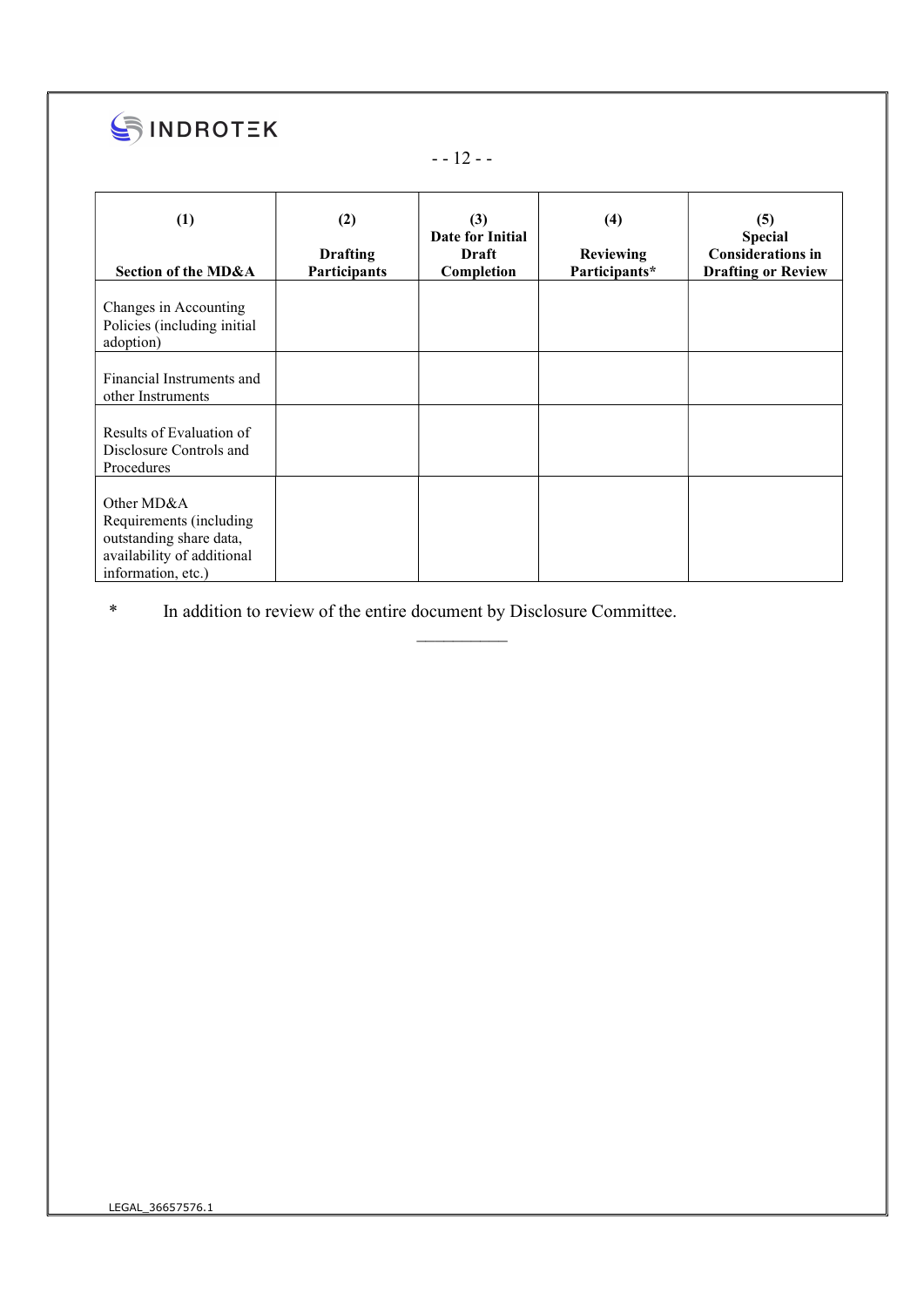

- - 13 - -

#### Information Circular Controls and Procedures

#### 1. Before commencement of drafting

- (a) The CEO and Corporate Secretary shall communicate to determine if there are any extraordinary matters to be included in the Information Circular and additional parties, if any (such as outside compensation consultants or parties to a transaction requiring shareholder approval), to be involved in the preparation of the Information Circular.
- (b) The Corporate Secretary will enquire of counsel to determine any changes required in the content of the Information Circular.
- (c) The Corporate Secretary will implement the procedures set out under "Standard Disclosure Practices and Procedures – Accumulation and Communication of Information – Periodic and Transactional Disclosure" above.
- (d) In the case of Information Circulars for annual shareholder meetings, the CFO will cause a questionnaire to be prepared and distributed to each officer, director and nominee for director.
- (e) For all Information Circulars (including those for annual shareholder meetings) the Corporate Secretary will cause a questionnaire to be prepared for completion by appropriate divisions of the Corporation (for example, human resources) relating to corporate disclosure items such as compensation and governance.

#### 2. Drafting and review

- (a) The Corporate Secretary will request the Compensation Committee, working with legal counsel and any compensation consultants, to review or prepare the Compensation Discussion & Analysis and the Compensation Committee Report, where required.
- (b) The Corporate Secretary will request the Governance Committee, or those officers and directors responsible for oversight of governance matters, working with legal counsel, to prepare the Report on Governance Matters, where required.
- (c) The Corporate Secretary will arrange for the preparation of a draft Information Circular, with draft executive compensation report and corporate governance disclosure where necessary, to be prepared and distributed to the Disclosure Committee, outside counsel and such additional parties, if any, as appropriate, for comment.
- (d) Subsequent drafts will be prepared and circulated as required.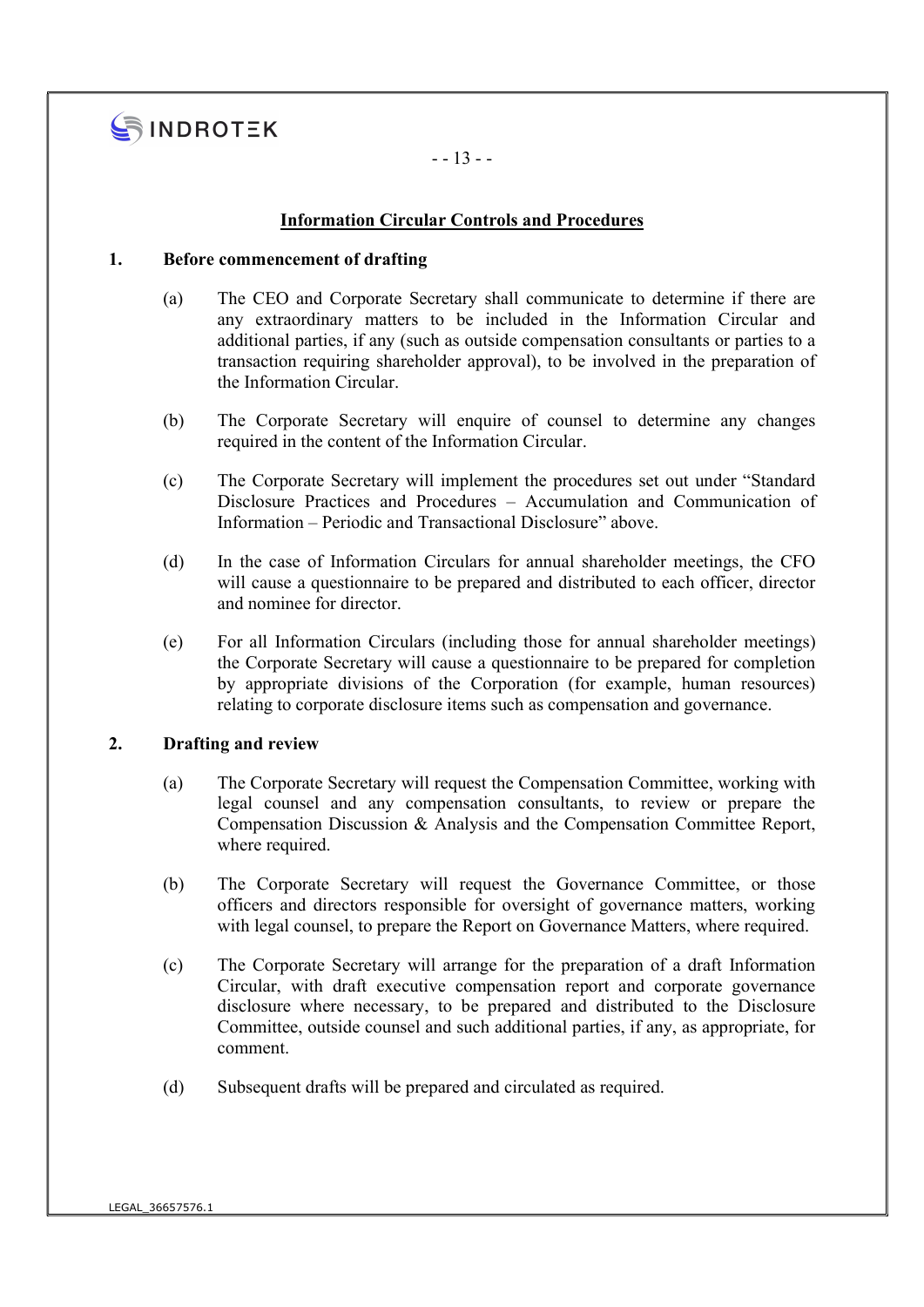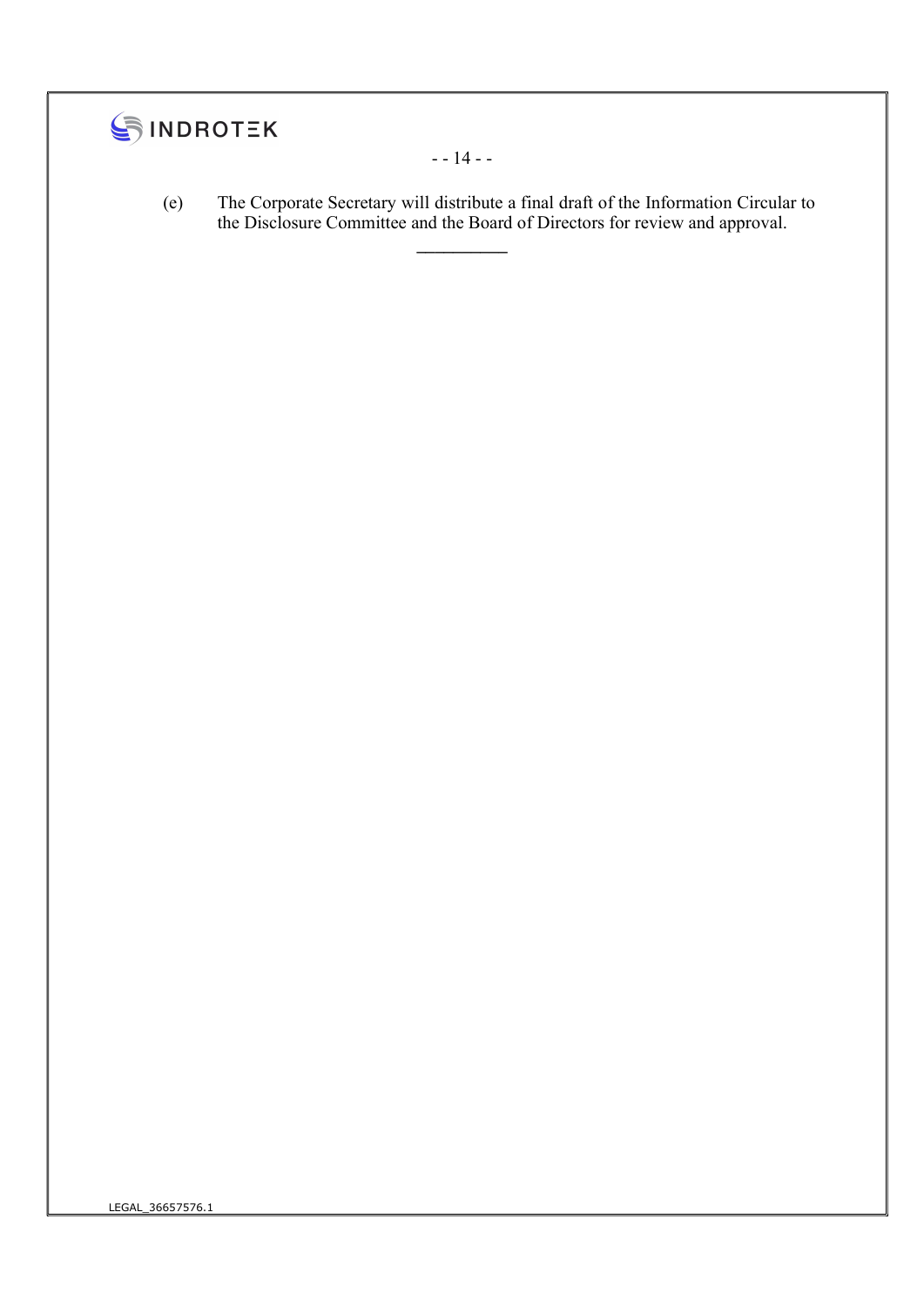

- - 15 - -

# **Information Circular**

# Disclosure Checklist and Schedule

| (1)                                                                             | (2)                          | (3)                                                   | (4)                               | (5)                                                                     |
|---------------------------------------------------------------------------------|------------------------------|-------------------------------------------------------|-----------------------------------|-------------------------------------------------------------------------|
| <b>Section of the Circular</b>                                                  | <b>Drafting Participants</b> | <b>Date for Initial</b><br><b>Draft</b><br>Completion | <b>Reviewing</b><br>Participants* | <b>Special</b><br><b>Considerations in</b><br><b>Drafting or Review</b> |
| Revocability of Proxy<br>and General Proxy<br>Instructions                      |                              |                                                       |                                   |                                                                         |
| Persons Making the<br>Solicitation                                              |                              |                                                       |                                   |                                                                         |
| Interest of Certain<br>Persons or Companies in<br>Matters to be Acted Upon      |                              |                                                       |                                   |                                                                         |
| Voting Securities and<br>Principal Holders of<br>Voting Securities              |                              |                                                       |                                   |                                                                         |
| <b>Election of Directors</b>                                                    |                              |                                                       |                                   |                                                                         |
| <b>Executive Compensation</b><br>as set out in Form 51-<br>102F6                |                              |                                                       |                                   |                                                                         |
| <b>Compensation Discussion</b><br>& Analysis                                    |                              |                                                       |                                   |                                                                         |
| Securities Authorized for<br>Issuance under Equity<br><b>Compensation Plans</b> |                              |                                                       |                                   |                                                                         |
| <b>Indebtedness of Directors</b><br>and Executive Officers                      |                              |                                                       |                                   |                                                                         |
| Interest of Informed<br>Persons in Material<br>Transactions                     |                              |                                                       |                                   |                                                                         |
| Appointment of Auditor                                                          |                              |                                                       |                                   |                                                                         |
| <b>Management Contracts</b>                                                     |                              |                                                       |                                   |                                                                         |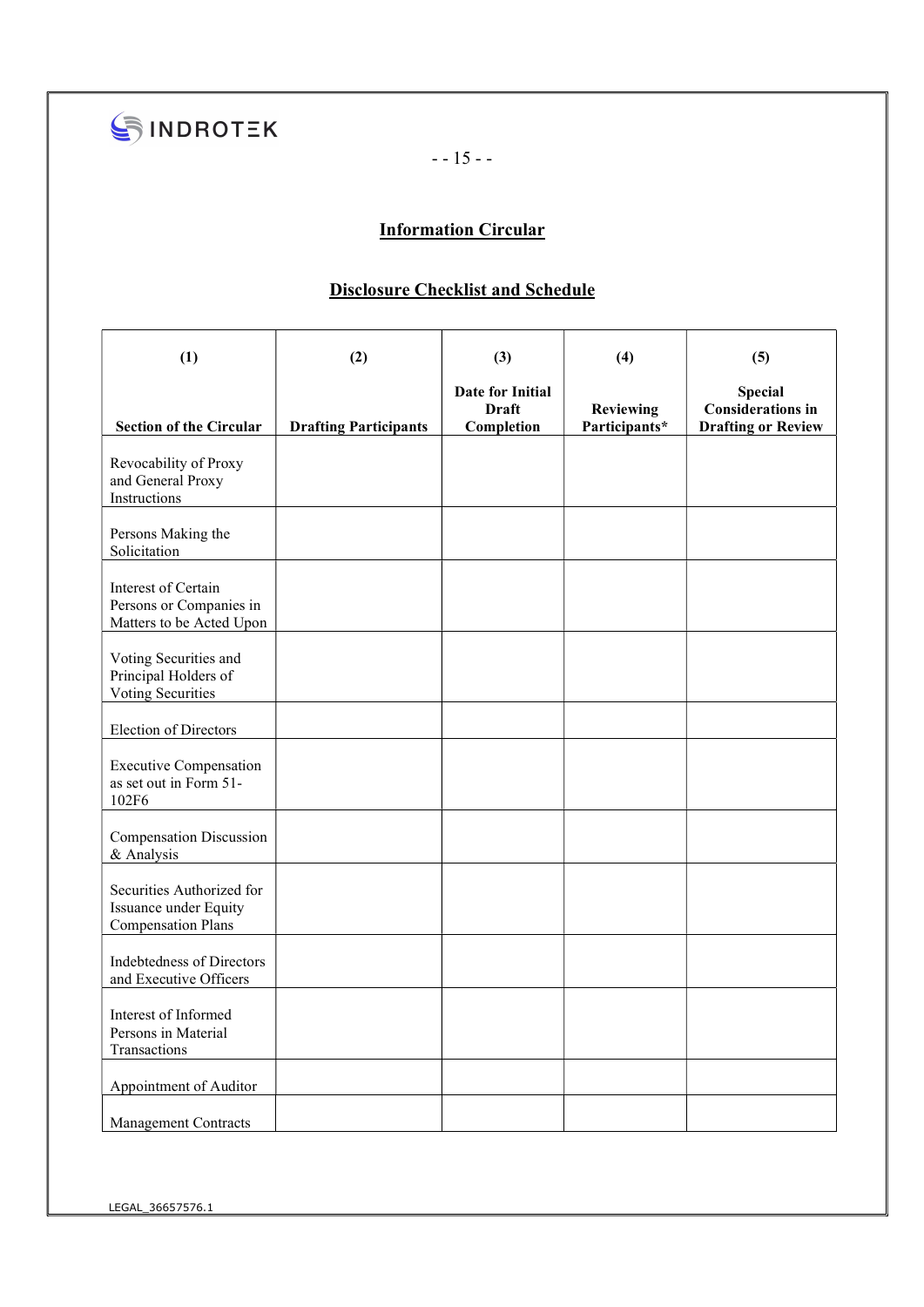

- - 16 - -

| (1)                                                              | (2)                          | (3)                                     | (4)                               | (5)                                                                     |
|------------------------------------------------------------------|------------------------------|-----------------------------------------|-----------------------------------|-------------------------------------------------------------------------|
| <b>Section of the Circular</b>                                   | <b>Drafting Participants</b> | Date for Initial<br>Draft<br>Completion | <b>Reviewing</b><br>Participants* | <b>Special</b><br><b>Considerations in</b><br><b>Drafting or Review</b> |
| Governance Matters as<br>set out in Form 58-101F1<br>or 58-101F2 |                              |                                         |                                   |                                                                         |
| Particulars of Matters to<br>be Acted Upon                       |                              |                                         |                                   |                                                                         |
| <b>Restricted Securities</b>                                     |                              |                                         |                                   |                                                                         |

 $\mathcal{L}_\text{max}$ 

\* In addition to review of the entire document by Disclosure Committee.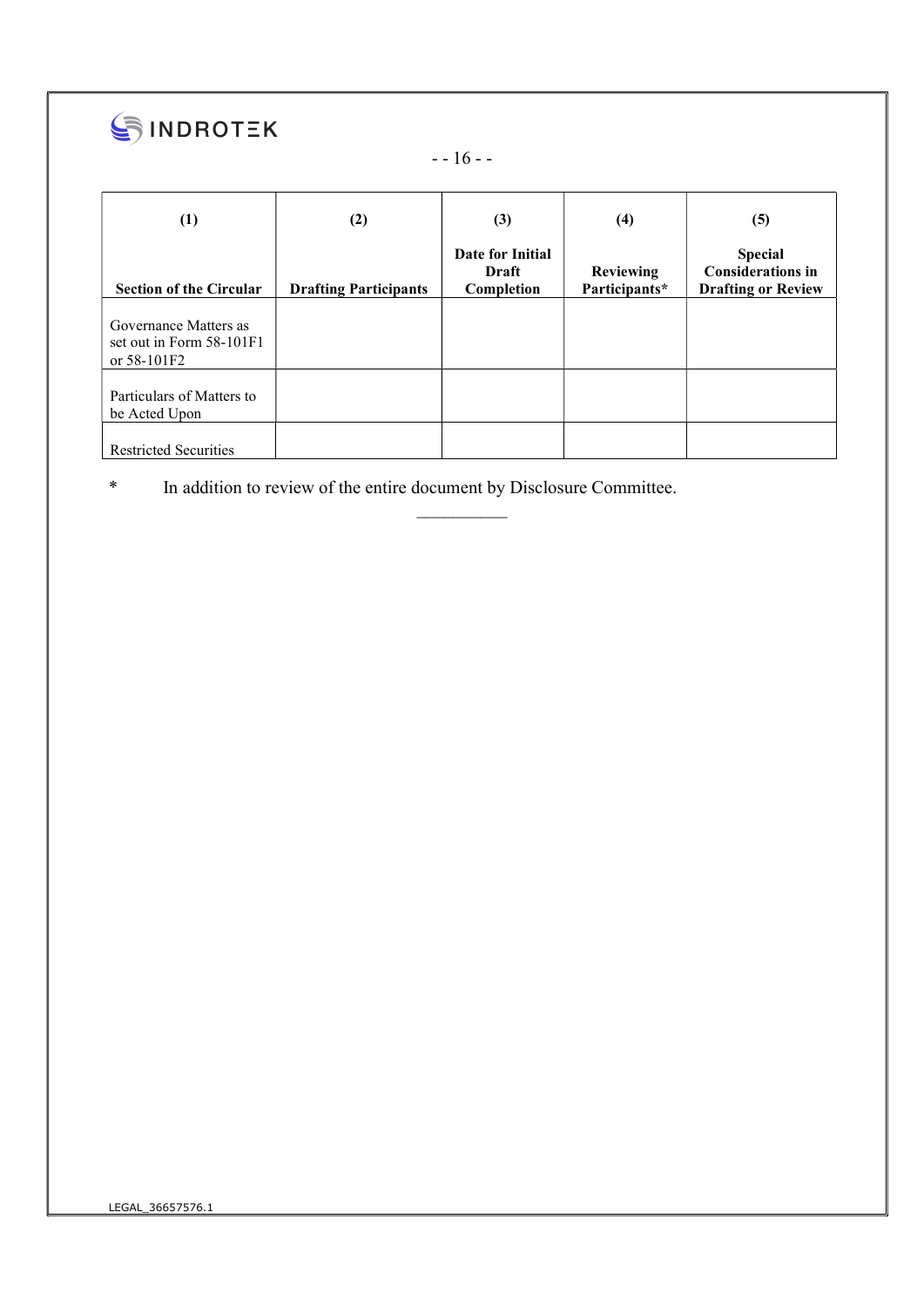

### - - 17 - -

### Offering Documents, Circulars relating to Take-Over Bids or Issuer Bids, Material Change Reports and Business Acquisition Reports Controls and Procedures

Offering documents will normally be prepared in the context of agreements and meetings with underwriters or offering agents and others involved in the process. Circulars relating to takeover bids and issuer bids, Material Change Reports and Business Acquisition Reports will also be prepared in the context of the particular event.

Although the process in each case will involve drafting and review of information in processes that are similar to those involved in the preparation of an AIF, due to the timing and participation by others in the process, it is not possible to set out in advance the specific steps to be followed.

#### 1. Generally

It shall be the responsibility of the CEO, Corporate Secretary and CFO, in conjunction with independent auditors and outside counsel:

- (a) to implement the procedures under "Standard Disclosure Practices and Procedures – Accumulation and Communication of Information – Periodic and Transactional Disclosure" above;
- (b) to implement disclosure and approval procedures comparable to those contained in this Policy for the AIF;
- (c) to keep the Disclosure Committee involved and informed, as appropriate;
- (d) to ensure the accuracy and completeness of such documents;
- (e) to keep the Board of Directors informed and involved in the process, as appropriate; and
- (f) to ensure that, where required, the Disclosure Committee and the Board of Directors approves the final form of the document in question.

#### Press Releases Controls and Procedures

Generally the Disclosure Committee will:

- (a) where necessary involve independent auditors and outside legal counsel in the preparation and review news releases;
- (b) be responsible for supervising preparation and dissemination of news releases and shall complete the checklist set out on Exhibit 5; and
- (c) when the matter is undoubtedly material but the manner of disclosing it is uncertain, give immediate consideration to halting trading in the outstanding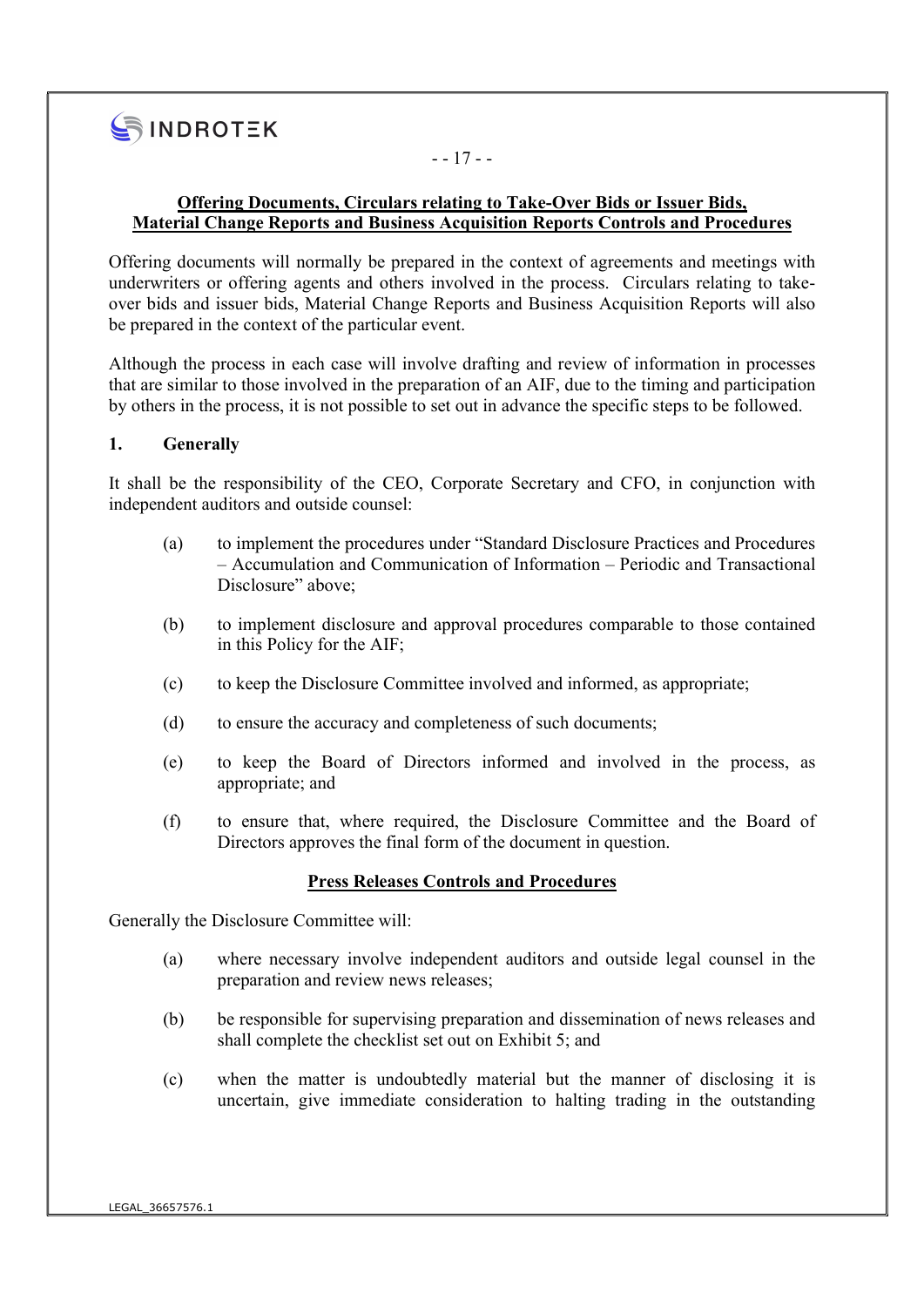

- - 18 - -

 $\mathcal{L}_\text{max}$ 

securities of the Corporation by contacting the appropriate stock exchanges and regulatory authorities.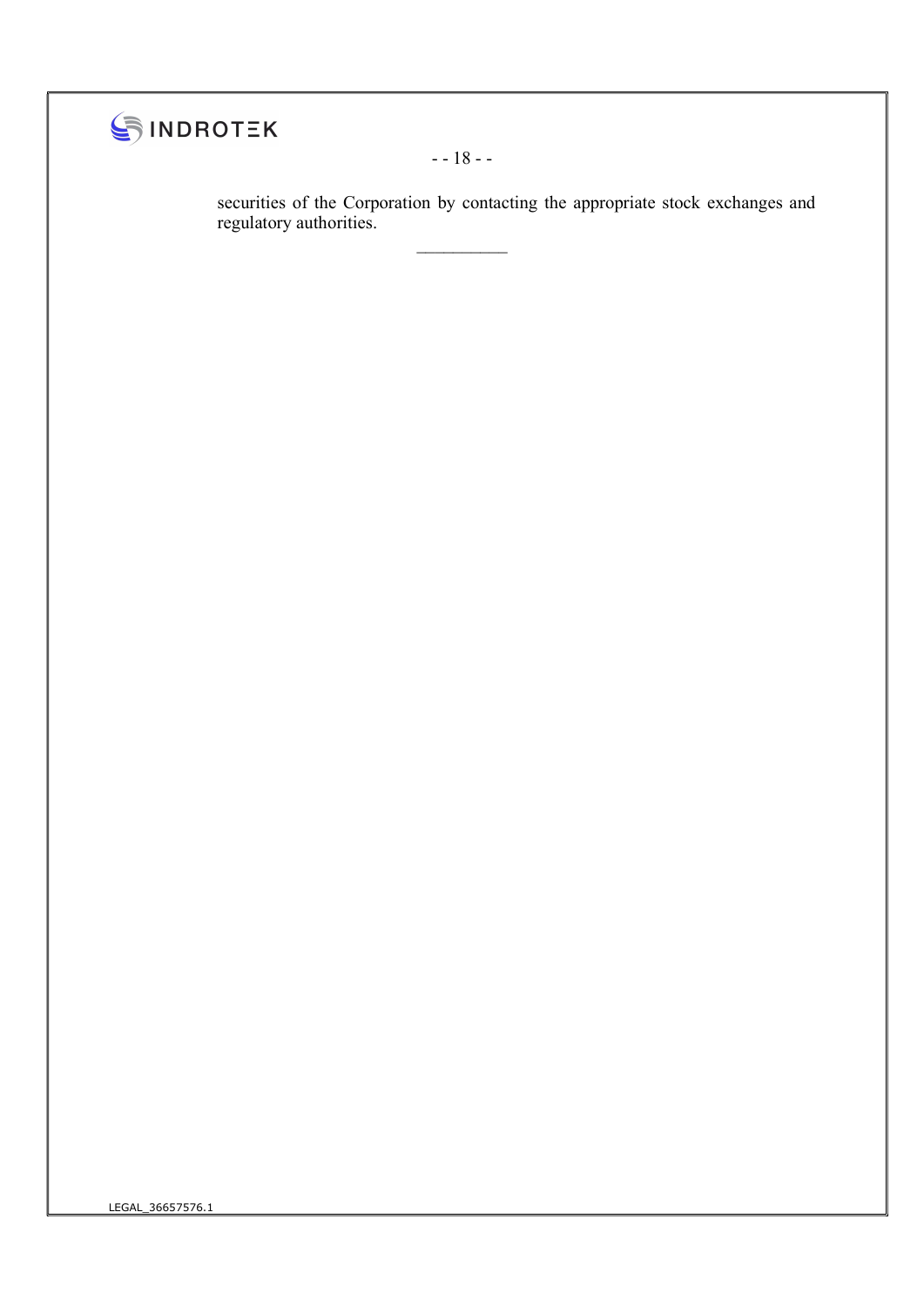

# Exhibit 1

### Instructions to Drafting and Reviewing Participants

We are asking for your help in drafting the following portions of our [check one below]

- \_\_ Annual Information Form
- \_\_ Information Circular for a shareholders' meeting
- \_\_ Annual or Quarterly Report for the period \_\_\_\_\_\_\_\_\_\_\_\_\_\_\_\_\_\_\_\_\_\_\_\_\_
- \_\_ MD&A
- \_\_ Material Change Report relating to \_\_\_\_\_\_\_\_\_\_\_\_\_\_\_\_\_\_\_\_\_\_\_\_\_\_\_\_\_\_\_
- Business Acquisition Report relating to
- Offering Document (Prospectus / Offering Memorandum / Rights Offering Circular)
- Take-over circular, Directors' circular, Issuer bid circular
- \_\_ Other [describe] \_\_\_\_\_\_\_\_\_\_\_\_\_\_\_\_\_\_\_\_\_\_\_\_\_\_\_\_\_\_\_\_\_\_\_\_\_\_\_\_\_\_\_\_\_\_

Portions of document:

To assist you in preparing the first draft, we attach a copy of:

- (a) where available, relevant parts of this document previously prepared and filed;
- (b) the requirements of the relevant Form under securities legislation; and
- (c) any specific instructions or other information you may need to consider in preparing the material.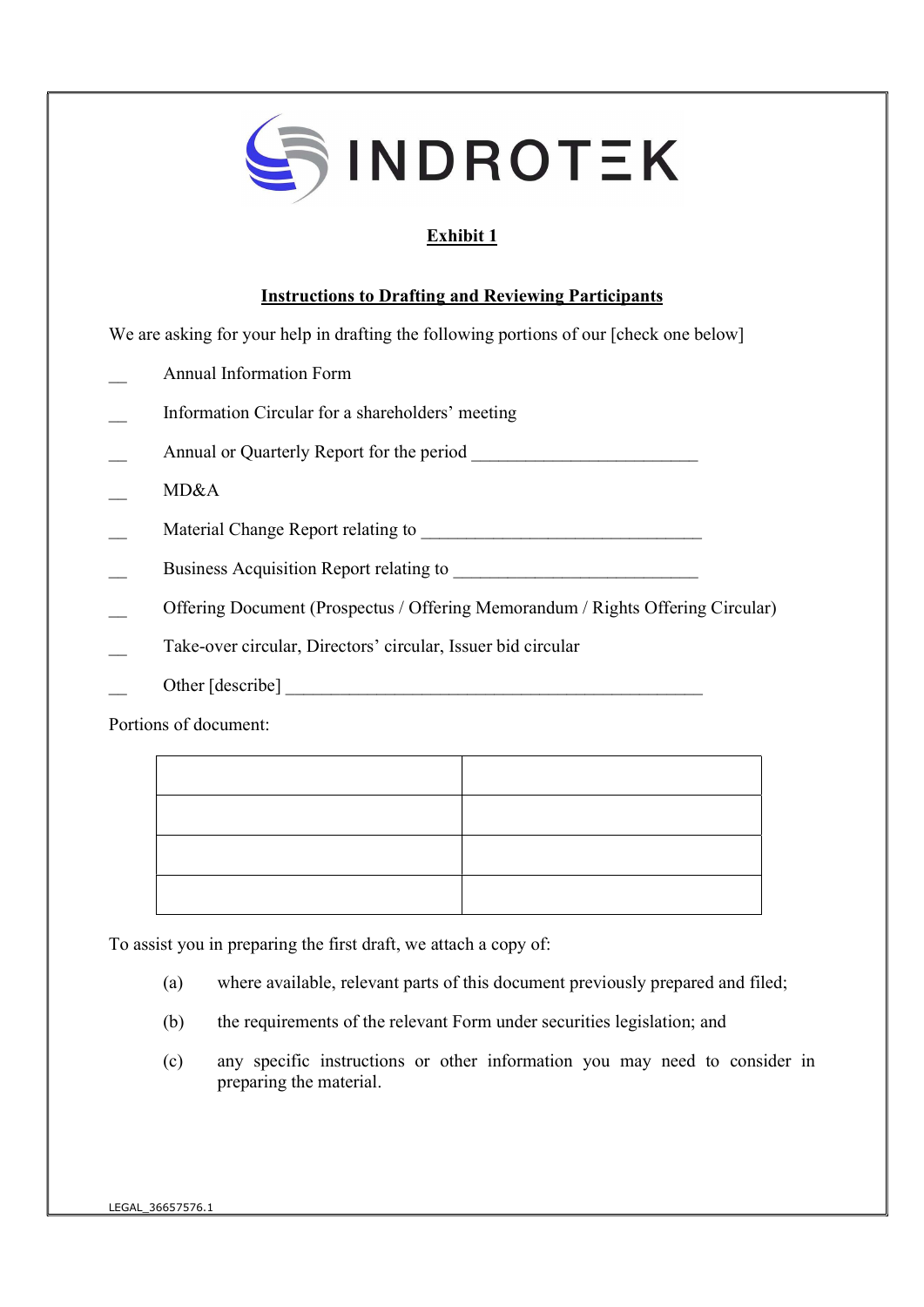

 $-2-$ 

When updating prior information, we encourage you to retain the existing format and structure when you can to promote continuity.

When drafting portions of an Offering Document, AIF or MD&A, in addition to the specific items requested, keep in mind that the Corporation is required to disclose information that is needed to fairly present the financial condition, results of operations and state of the Corporation's business and properties in all material respects.

If, within the area in which we are seeking your assistance, you are uncertain as to whether any particular item of information is important or material, we urge you to include rather than exclude it.

The Corporation also needs to disclose information that may not specifically be requested but that is needed to make the information that is disclosed complete and not misleading. For example, if we have reason to believe that current trends may not continue, we may need to disclose that. For these reasons, if there is any information that we have not requested or that you have not included, but that you believe we should consider within the area in which we are seeking your assistance, please let us know by adding whatever additional comments you wish to provide.

Please provide your requested draft, with the enclosed copy of this letter, to  $\quad \text{at}$  at  $\quad \text{or}$  $\cdot$  20

We will take the information you provide to us and combine it with information provided by others to produce drafts of the disclosure document. We will distribute those drafts for review, and will ask that you review one or more of the drafts and that you give us comments on part or all of the drafts. We also will be asking you for any comments that you may have about the procedures that we have adopted for gathering information.

If you have any questions, or if you become aware of any basis to suggest that the information you have provided, or that is contained in later drafts of the disclosure document, is no longer correct, please contact

Dated:

For the Disclosure Committee:

\_\_\_\_\_\_\_\_\_\_\_\_\_\_\_\_\_\_\_\_\_\_\_\_\_\_\_\_\_\_\_

 $\mathcal{L}=\mathcal{L}=\mathcal{L}=\mathcal{L}=\mathcal{L}=\mathcal{L}=\mathcal{L}=\mathcal{L}=\mathcal{L}=\mathcal{L}=\mathcal{L}=\mathcal{L}=\mathcal{L}=\mathcal{L}=\mathcal{L}=\mathcal{L}=\mathcal{L}=\mathcal{L}=\mathcal{L}=\mathcal{L}=\mathcal{L}=\mathcal{L}=\mathcal{L}=\mathcal{L}=\mathcal{L}=\mathcal{L}=\mathcal{L}=\mathcal{L}=\mathcal{L}=\mathcal{L}=\mathcal{L}=\mathcal{L}=\mathcal{L}=\mathcal{L}=\mathcal{L}=\mathcal{L}=\mathcal{$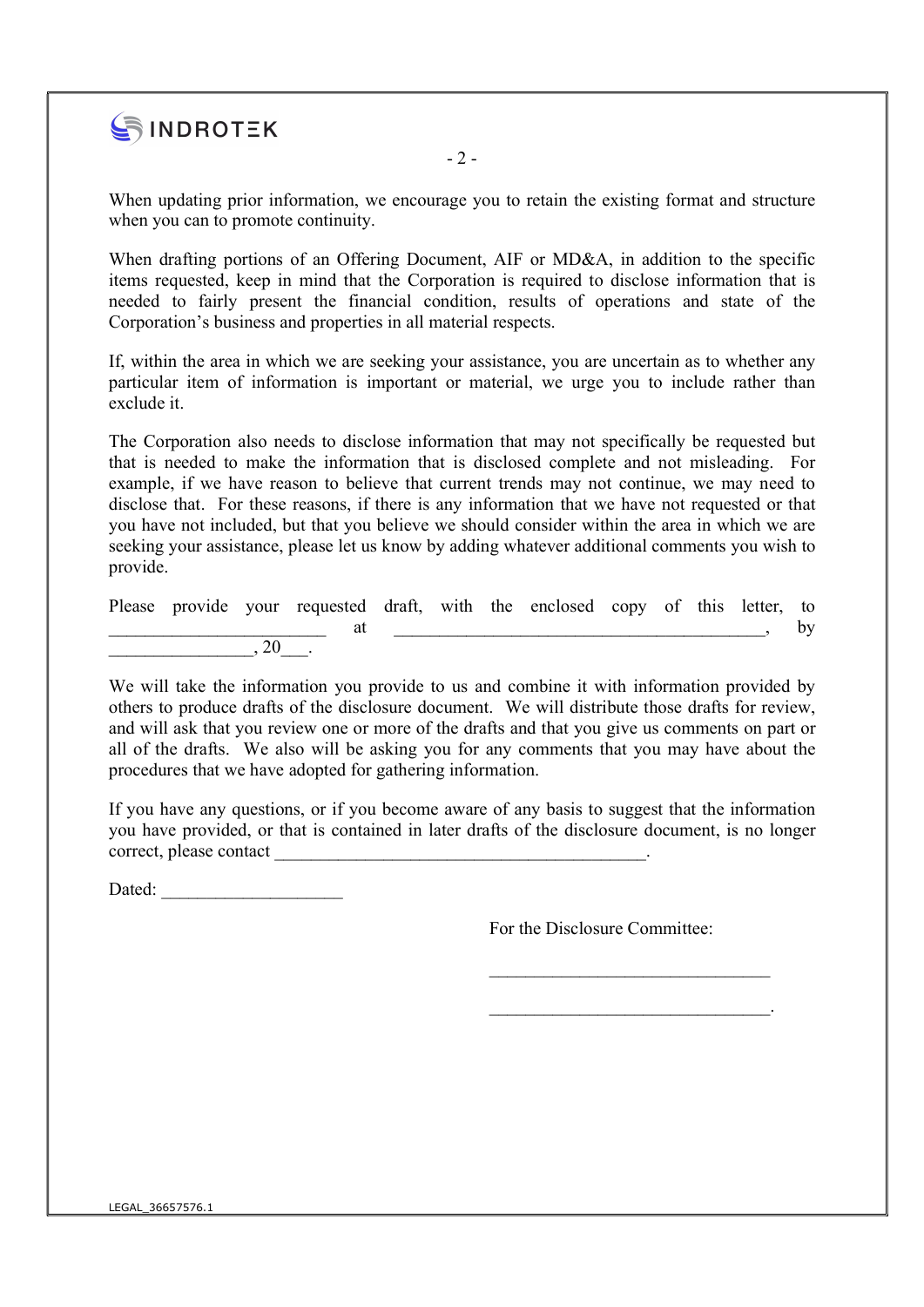

- 3 -

## Return Form

To Disclosure Committee:

Enclosed with this letter is the requested draft of information for use in preparing the Corporation's the context of the context of the context of the context of the context of the context of the context of the context of the context of the context of the context of the context of the context of the context o

 $\frac{1}{2}$ 

[insert name of disclosure document]

Dated:

\* Signature

[Print Name]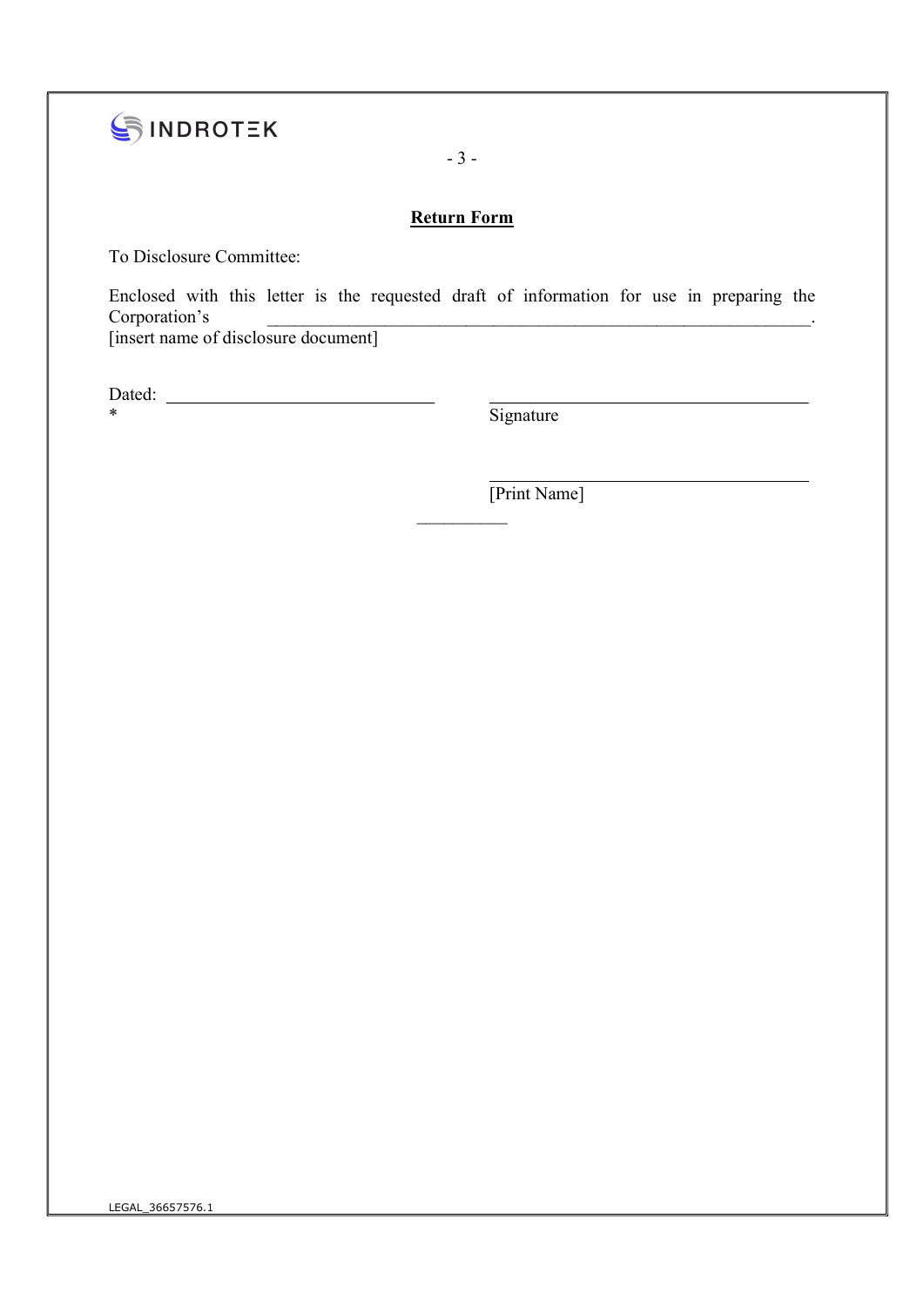

# Exhibit 2

### News Release Checklist

#### Instructions for Use

A completed copy of this News Release Checklist should be filed in the Corporation's disclosure records along with an originally signed copy of the news release. The checklist should be completed and signed by a member of the Disclosure Committee.

#### Checklist Questions

- 1. Has the information to be distributed been determined to be definitely or reasonably likely to be material to investors?
- 2. Has the information been accurately summarized in a draft press release with a view to ensuring that it comprehensively discloses the event or information in a factually accurate and plain language manner with reasonable balance in respect to the positive and negative aspects of the information?
- 3. If the event or information is conditional, contingent or otherwise uncertain, does the news release properly disclose the nature of such conditions and contingencies, e.g. subject to regulatory approval, subject to definitive agreement, etc.?
- 4. Does the release contain information about financial performance, legal proceedings, legal agreements or other matters which requires the review of one of the Corporation's professional advisors (legal, accounting, other)?
- 5. Does the press release describe a proposed financing of the Corporation which may require that the news release not be disseminated in the United States or be otherwise restricted?
- 6. Does the forward-looking information disclaimer in the news release adequately disclose the principal risks in connection with the matter in a specific and comprehensive (not a shopping list) format?
- 7. Has a quorum of the Disclosure Committee approved this news release?
- 8. If the answer to question 7 is "yes", are there any other persons to whom the news release should be first shown on confidential basis, either as a courtesy or as a manner of confirming its accuracy or the agreement of any third party with the characterization of the information (e.g. contractual parties, joint venture partners, lawyers, auditors, or stock exchange officials)?